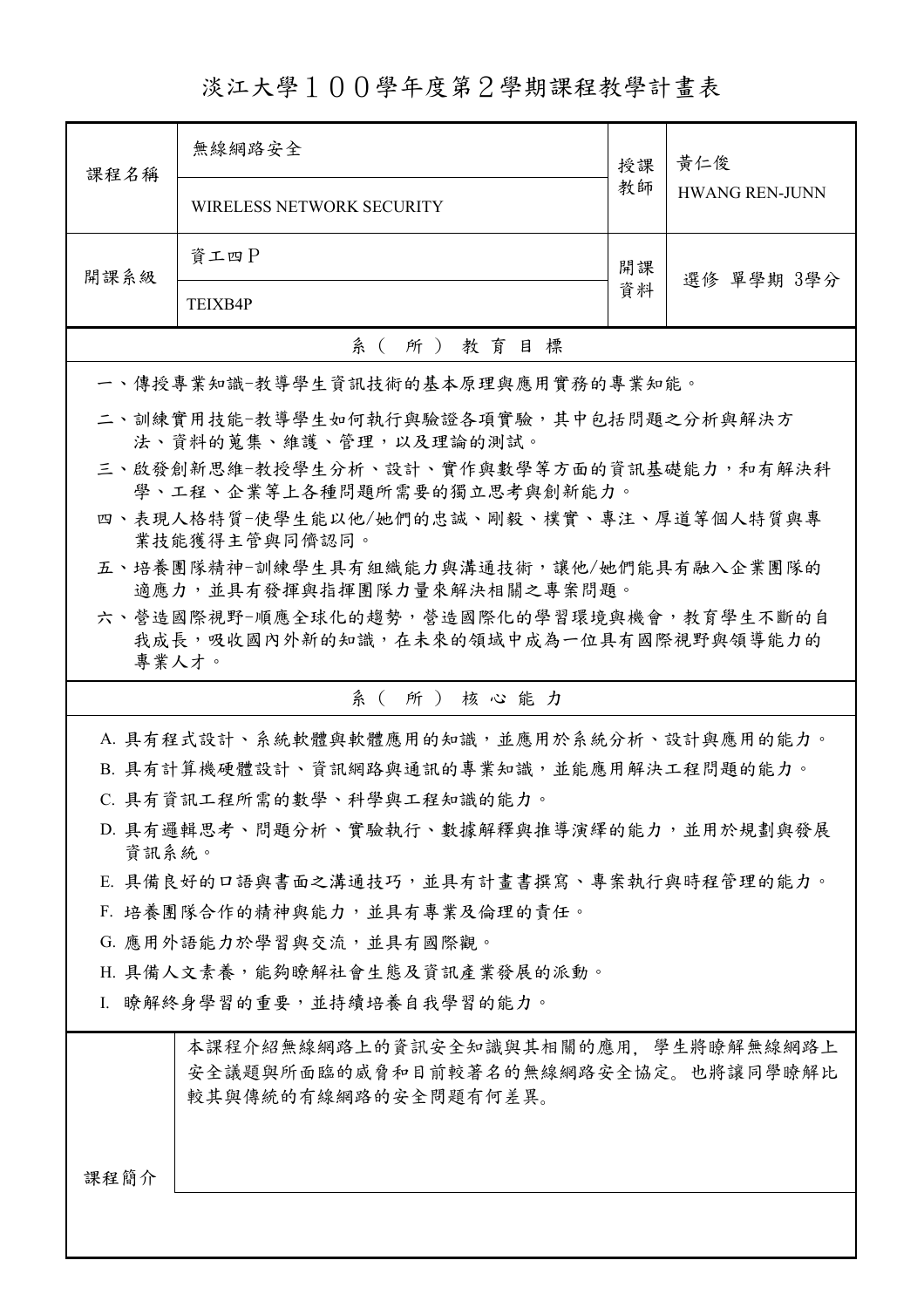|                                                                                                                                                                                                                                                                                | This course introduces the information security knowledge of the wireless<br>network and its application. To make students understand the security issues<br>and threats of wireless network. We also introduce some well-known<br>wireless network security protocols. Will also allow students to compare the<br>difference between the wired network security and wireless network<br>security. |                                                                                                                      |                |                 |  |  |
|--------------------------------------------------------------------------------------------------------------------------------------------------------------------------------------------------------------------------------------------------------------------------------|----------------------------------------------------------------------------------------------------------------------------------------------------------------------------------------------------------------------------------------------------------------------------------------------------------------------------------------------------------------------------------------------------|----------------------------------------------------------------------------------------------------------------------|----------------|-----------------|--|--|
|                                                                                                                                                                                                                                                                                |                                                                                                                                                                                                                                                                                                                                                                                                    | 本課程教學目標與目標層級、系(所)核心能力相關性                                                                                             |                |                 |  |  |
| 一、目標層級(選填):<br>(一)「認知」(Cognitive 簡稱C)領域:C1 記憶、C2 瞭解、C3 應用、C4 分析、<br>C5 評鑑、C6 創造<br>(二)「技能 <sub>」</sub> (Psychomotor 簡稱P)領域:P1 模仿、P2 機械反應、P3 獨立操作、<br>P4 聯結操作、P5 自動化、P6 創作<br>(三)「情意」(Affective 簡稱A)領域:A1 接受、A2 反應、A3 重視、A4 組織、<br>A5 内化、A6 實踐<br>二、教學目標與「目標層級」、「系(所)核心能力」之相關性: |                                                                                                                                                                                                                                                                                                                                                                                                    |                                                                                                                      |                |                 |  |  |
| (一)請先將課程教學目標分別對應前述之「認知」、「技能」與「情意」的各目標層級,<br>惟單項教學目標僅能對應C、P、A其中一項。<br>(二)若對應「目標層級」有1~6之多項時,僅填列最高層級即可(例如:認知「目標層級」<br>對應為C3、C5、C6項時,只需填列C6即可,技能與情意目標層級亦同)。<br>(三)再依據所訂各項教學目標分別對應其「系(所)核心能力」。單項教學目標若對應<br>「系(所)核心能力」有多項時,則可填列多項「系(所)核心能力」。<br>(例如:「系(所)核心能力   可對應A、AD、BEF時,則均填列。)  |                                                                                                                                                                                                                                                                                                                                                                                                    |                                                                                                                      |                |                 |  |  |
| 序<br>號                                                                                                                                                                                                                                                                         | 教學目標(中文)                                                                                                                                                                                                                                                                                                                                                                                           | 教學目標(英文)                                                                                                             | 目標層級           | 相關性<br>系(所)核心能力 |  |  |
| $\mathbf{1}$                                                                                                                                                                                                                                                                   | 學生能夠瞭解無線網路相關的安全<br>議題                                                                                                                                                                                                                                                                                                                                                                              | Students may appreciate the<br>issues of wireless network<br>security                                                | C <sub>4</sub> | <b>BCDI</b>     |  |  |
| $\overline{2}$                                                                                                                                                                                                                                                                 | 學生能夠瞭解無線網路及其相關所<br>面臨的攻擊與威脅                                                                                                                                                                                                                                                                                                                                                                        | Students may understand the<br>attacks and threats of<br>wireless network security                                   | C <sub>4</sub> | <b>BCDI</b>     |  |  |
| $\overline{3}$                                                                                                                                                                                                                                                                 | 學生能夠分析無線網路相關安全技<br>術之安全性                                                                                                                                                                                                                                                                                                                                                                           | Students are able to analyze<br>the security of wireless<br>network security technology.                             | P4             | <b>BCDI</b>     |  |  |
| $\overline{4}$                                                                                                                                                                                                                                                                 | 學生能夠整合並應用無線網路安全<br>相關技術                                                                                                                                                                                                                                                                                                                                                                            | Students may be able to<br>synthesize and apply the<br>knowledge and technologies<br>of wireless network security.   | A <sub>6</sub> | <b>BCDI</b>     |  |  |
| 5                                                                                                                                                                                                                                                                              | 增進學生無線網路安全專業英文閱<br>讀能力                                                                                                                                                                                                                                                                                                                                                                             | Enhancing students' ability to<br>read technical English<br>especially in the realm of<br>wireless network security. | A <sub>3</sub> | EGI             |  |  |
|                                                                                                                                                                                                                                                                                |                                                                                                                                                                                                                                                                                                                                                                                                    | 教學目標之教學方法與評量方法                                                                                                       |                |                 |  |  |
| 序<br>號                                                                                                                                                                                                                                                                         | 教學目標                                                                                                                                                                                                                                                                                                                                                                                               | 教學方法                                                                                                                 |                | 評量方法            |  |  |
| $\mathbf{1}$                                                                                                                                                                                                                                                                   | 學生能夠瞭解無線網路相關的安全<br>議題                                                                                                                                                                                                                                                                                                                                                                              | 講述、討論                                                                                                                | 報告、上課表現        |                 |  |  |
| $\overline{2}$                                                                                                                                                                                                                                                                 | 學生能夠瞭解無線網路及其相關所 講述、討論<br>面臨的攻擊與威脅                                                                                                                                                                                                                                                                                                                                                                  |                                                                                                                      | 報告、上課表現        |                 |  |  |
|                                                                                                                                                                                                                                                                                |                                                                                                                                                                                                                                                                                                                                                                                                    |                                                                                                                      |                |                 |  |  |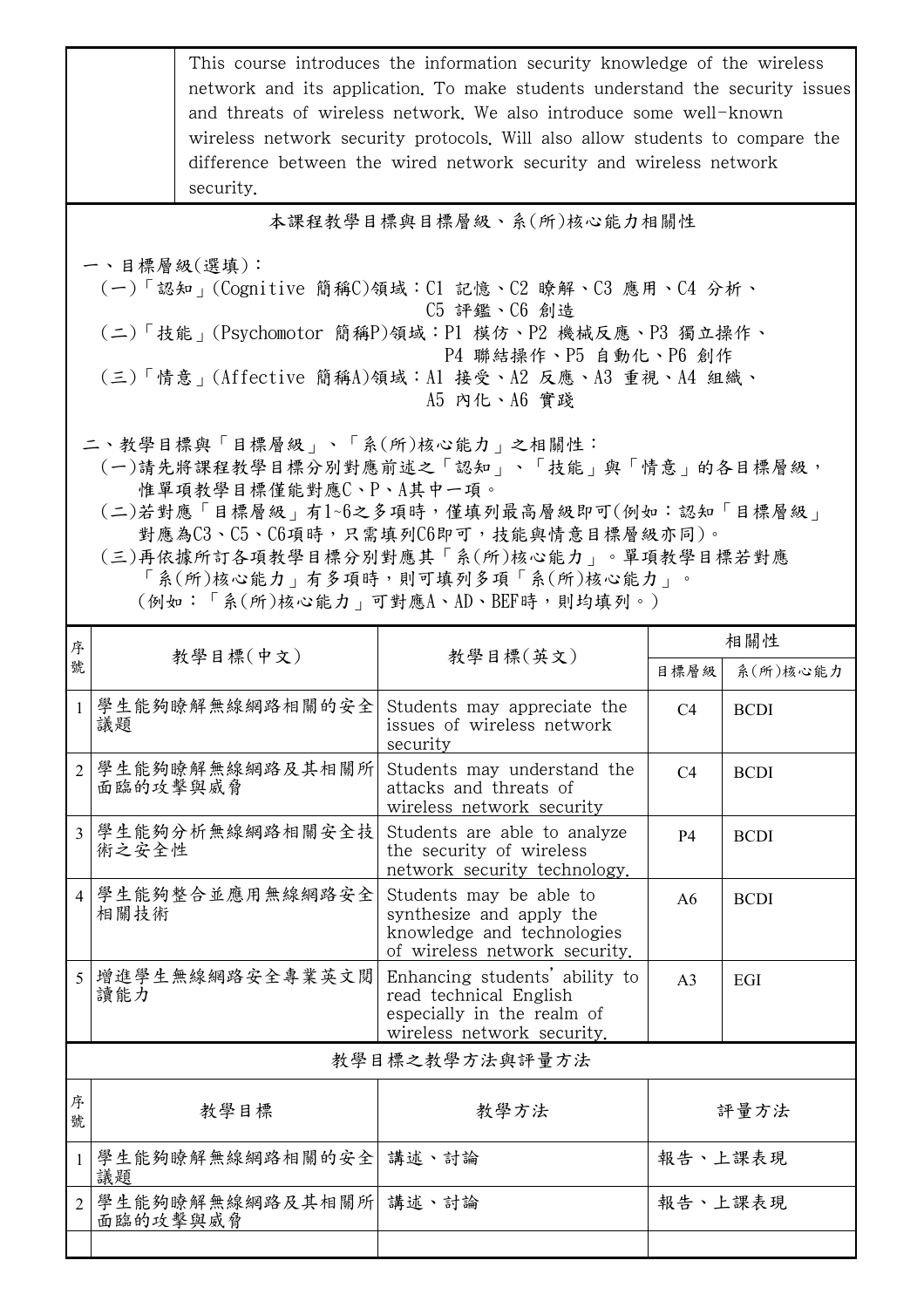| 3                                                      | 術之安全性                      | 學生能夠分析無線網路相關安全技             | 講述、討論                                             | 報告、上課表現 |
|--------------------------------------------------------|----------------------------|-----------------------------|---------------------------------------------------|---------|
| $\overline{4}$                                         | 相關技術                       | 學生能夠整合並應用無線網路安全             | 講述、討論                                             | 報告、上課表現 |
| 5                                                      | 讀能力                        | 增進學生無線網路安全專業英文閱             | 講述、討論                                             | 報告、上課表現 |
|                                                        |                            |                             | 本課程之設計與教學已融入本校校級基本素養與核心能力                         |         |
|                                                        |                            | 淡江大學校級基本素養與核心能力             | 內涵說明                                              |         |
|                                                        | $\langle \rangle$          | 表達能力與人際溝通                   | 有效運用中、外文進行表達,能發揮合作精神,與他人共同<br>和諧生活、工作及相處。         |         |
|                                                        |                            | 科技應用與資訊處理                   | 正確、安全、有效運用資訊科技,並能蒐集、分析、統整與<br>運用資訊。               |         |
|                                                        |                            | 洞察未來與永續發展                   | 能前瞻社會、科技、經濟、環境、政治等發展的未來,發展<br>與實踐永續經營環境的規劃或行動。    |         |
|                                                        | $\langle \rangle$          | 學習文化與理解國際                   | 具備因應多元化生活的文化素養,面對國際問題和機會,能<br>有效適應和回應的全球意識與素養。    |         |
|                                                        | $\langle \rangle$          | 自我了解與主動學習                   | 充分了解自我,管理自我的學習,積極發展自我多元的興趣<br>和能力,培養終身學習的價值觀。     |         |
|                                                        |                            | 主動探索與問題解決                   | 主動觀察和發掘、分析問題、蒐集資料,能運用所學不畏挫<br>折,以有效解決問題。          |         |
|                                                        | $\langle \rangle$          | 團隊合作與公民實踐                   | 具備同情心、正義感,積極關懷社會,參與民主運作,能規<br>劃與組織活動,履行公民責任。      |         |
| 掌握職場變遷所需之專業基礎知能,管理個人職涯的職業倫<br>專業發展與職涯規劃<br>理、心智、體能和性向。 |                            |                             |                                                   |         |
|                                                        |                            |                             | 授課進度表                                             |         |
| 週<br>次                                                 | 日期起訖                       |                             | 内 容 (Subject/Topics)                              | 備註      |
|                                                        | $101/02/13$ ~<br>101/02/19 | Why is wireless different?  |                                                   |         |
| 2                                                      | $101/02/20$ ~<br>101/02/26 |                             | Security Attacks, Services and Mechanisms         |         |
| 3                                                      | $101/02/27$ ~<br>101/03/04 | Basic Cryptography          |                                                   |         |
| 4                                                      | $101/03/05$ ~<br>101/03/11 | Basic Cryptography          |                                                   |         |
| 5                                                      | $101/03/12$ ~<br>101/03/18 | Wireless Local Area Network |                                                   |         |
| 6                                                      | $101/03/19$ ~<br>101/03/25 | 其安全性                        | Wired Equivalent Privacy, Wi-Fi Protected Access及 |         |
| 7                                                      | $101/03/26$ ~<br>101/04/01 | 其安全性                        | Wired Equivalent Privacy、Wi-Fi Protected Access及  |         |
| 8                                                      | $101/04/02$ ~<br>101/04/08 | 教學觀摩                        |                                                   |         |
| $\mathbf Q$                                            | $101/04/09$ ~<br>101/04/15 | IEEE 802.1X and WiMax       |                                                   |         |
|                                                        |                            |                             |                                                   |         |